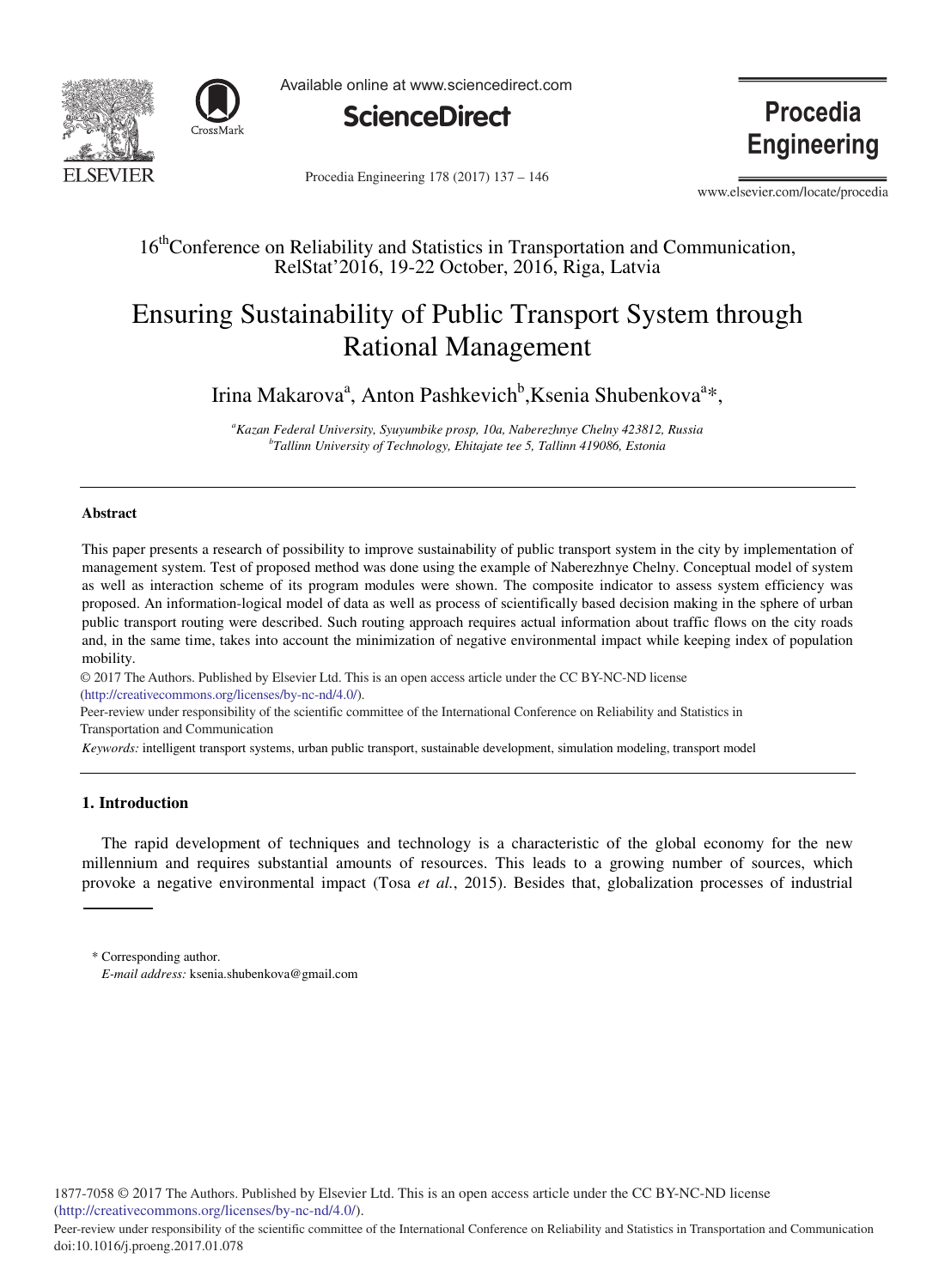production, growing the number and the size of metropolitan regions, which make necessary to organize transportation of passengers and goods, increase also emissions of hazardous substances being disposed of in the environment. At the same time, there is a number of "green" economy supporters, who initiate the development of concepts and policy documents concerning sustainable development in all spheres of human activities (Makarova *et al.*, 2015).The United Nations Commission on Sustainable Development (CSD) formulated the term "sustainable development": it is development, which allows to satisfy requirements of the current generation and does not cause damage to opportunities, which are left for the future generations to meet their own needs (Ambroziak *et al.*, 2014). Ensuring access to goods, working places, services, education and leisure facilities by means of eco-friendly, health promoting, socially and economically viable transport systems is a key factor to improve environment condition and quality of life as well as a factor of economic and social growth (Jacyna *et al.*, 2014). Hence the United Nations Environment Programme (UNEP) together with FédérationInternationale de l'Automobile (FIA), International Energy Agency (IEA) and International Transport Forum (ITF) has launched the campaign "50-by-50", which aim is to improve efficiency of the global vehicle fleet at the least by 50% by 2050 (Rothengatter *et al.*, 2011). One of the ways to achieve this goal is to shift trips from private vehicles to public transport without loss of population mobility. It could be provided by improving comfort and quality of the offered transport services (World Health Organization, 2011), as well as, in a great measure, by improving quality of urban public transport management. International experience shows that the most effective way to increase the management efficiency is its intellectualization, which can be implemented in different ways. Therefore, to increase sustainability of urban public transport, we suggest using the decision support system (DSS). The second section provides an analysis of the global experience and ways to implement an intelligent control. The third section describes one of the ways of traffic management: using the decision support system. Testing of the proposed solution is given in the Section 4.

#### **2. Ways to increase sustainability of transport system in the city**

### *2.1. Priority development of public transport*

It was pointed out in the documents of Transport, Health and Environment Pan-European Programme (THE PEP) that there is an amount of positive examples how increasing the share of pedestrian and cycling traffic combined with the use of public transport redistributed the modal split and, thereby, improved the quality of urban environment. These examples include the modernization of cycling infrastructure and urban traffic by using bikes in Paris and Barcelona, fee to enter in the overloaded districts in London, Stockholm and other cities, measures taken in New York in order "to block off traffic" in the strongly overloaded districts and to transform them into parks (Transport, Health and Environment Pan-European Programme secretariat, 2014).

More than 100 countries assumed political measures on the national and sub-national levels to stimulate investments in the public transport. In most of countries with high income level the public transport is regulated in the proper manner and, therefore, is more safety than individual motor transport. On the other hand, in the countries with low or middle income level as well as with developing economy it is not controlled, which leads to growth of accidents across public transport users. Governments must ensure safety, accessibility and affordability of public transport system. The city of Ahmedabad (India) in the year 2010 got the award "Sustainable Transport Development" for successful introduction of the system for a bus rapid transit: buses move on the specially separated lane, bicyclists got also their separate lane as well as pedestrians could use a wide sidewalk. This system guarantees both significant reduction of travel time and increase of environmental friendliness of transportation (level of noise and greenhouse emissions down the street, on which rapid routes pass, are decreased). The system of bus rapid transit built in Columbia (the city of Bogota) plays an important role to ensure the sustainable development of this capital. It is an element of the large comprehensive set of measures, which includes development of sidewalks, pedestrian zones and bikeways, such organizational measures as closing of highways for motor transport during 7 hours each Sunday (it allows to use these streets additionally for walking and cycling), additional 20% tax for gasoline in order to reduce an amount of trips by individual transport (collected money goes towards the development of public transport infrastructure and road maintenance) as well as official weekday without car in February accepted by the full vote (United Nations Human Settlements Programme, 2013).In the year 2014 4 cities were chosen by the Institute for Transportation and Development Policy. These cities were: